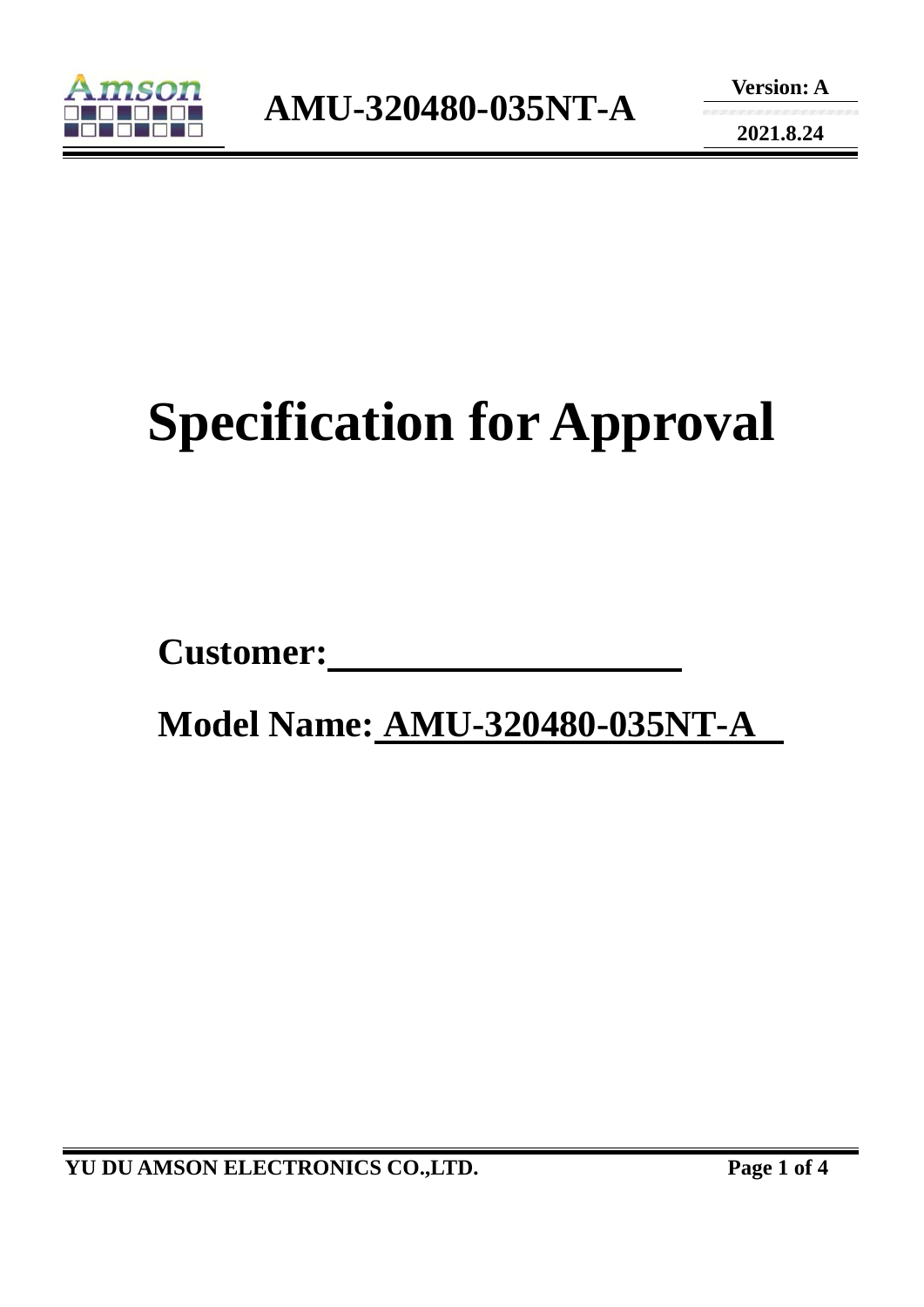

## **AMU-320480-035NT-A**

**Version: A** 

**2021.8.24** 

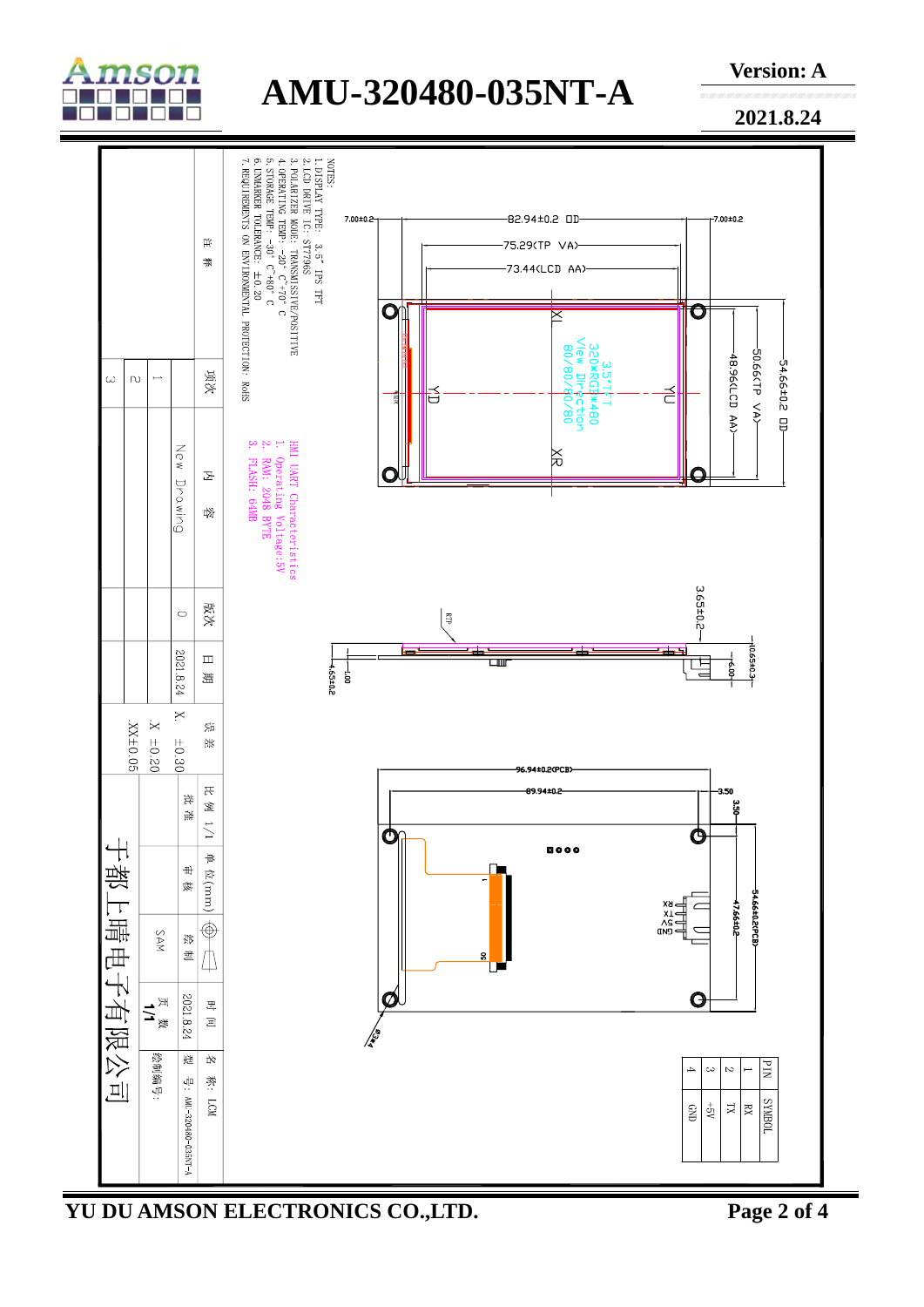

**AMU-320480-035NT-A** 

**2021.8.24** 

#### ·**General Information**

| <b>ITEM</b>                | <b>STANDARD VALUES</b>    |  |  |  |
|----------------------------|---------------------------|--|--|--|
| LCD type                   | 3.5"TFT                   |  |  |  |
| colors                     | 65K (65536)               |  |  |  |
| Module size                | 96.94(L)X54.66(W)X3.45(H) |  |  |  |
| <b>TFT</b> Active area     | 73.44mm (L) ×48.96mm (W)  |  |  |  |
| Dot arrangement            | $240(RGB) \times 320$     |  |  |  |
| Touch Type                 | <b>RTP</b>                |  |  |  |
| <b>Back Light</b>          | LED                       |  |  |  |
| <b>B/L</b> Life Time       | $>30,000$ h               |  |  |  |
| Luminous Intensity for LCM | 230 Cd/m2                 |  |  |  |
| Weight                     | <b>TBD</b>                |  |  |  |

#### ·**DC Characteristics**

| <b>ITEM</b>           | <b>Test condition</b> | MIN  | <b>TYP</b> | <b>MAX</b> | Unit |
|-----------------------|-----------------------|------|------------|------------|------|
| <b>Supply Voltage</b> |                       | 4.75 |            |            |      |
| operating current     | $VCC=+5V,$            |      | 85         |            | mA   |
|                       | <b>SLEEP Mode</b>     |      | 20         |            | mA   |

### ·**Operating temperature,Contents of Reliability Tests**

| <b>ITEM</b>               | <b>Test condition</b> | <b>MIN</b> | TYP | <b>MAX</b> | Unit |
|---------------------------|-----------------------|------------|-----|------------|------|
| temperature operating     | 5V                    | $-20$      | 25  |            | ∽    |
| Temperature Storage       |                       | $-30$      | 25  | 85         | ∽    |
| <b>Humidity Operation</b> | $25^{\circ}$ C        | 10%        | 60% | 90%        | RH   |

#### ·**Interface parameter**

| <b>ITEM</b>               | <b>Test condition</b>                    | MIN                         | <b>TYP</b> | <b>MAX</b> | Unit |
|---------------------------|------------------------------------------|-----------------------------|------------|------------|------|
| serial baud rate          | standard                                 |                             | 115200     |            | bps  |
| Serial output level (TXD) | output $1$ , Iout=1mA                    | 3                           | 3.2        |            | V    |
|                           | output $0$ , Iout=-1mA                   |                             | 0.1        | 0.2        | V    |
| serial output level (RXD) | output $1$ , Iout=1mA                    | $\mathcal{D}_{\mathcal{L}}$ | 3.3        |            | V    |
|                           | output $0$ , Iout=-1mA                   | $-0.7$                      |            | 1.3        | V    |
| <b>UART</b> configuration | Data bits: 8, Parity: None, Stop bits: 1 |                             |            |            |      |
| Connector                 | XH-4P-2.54                               |                             |            |            |      |